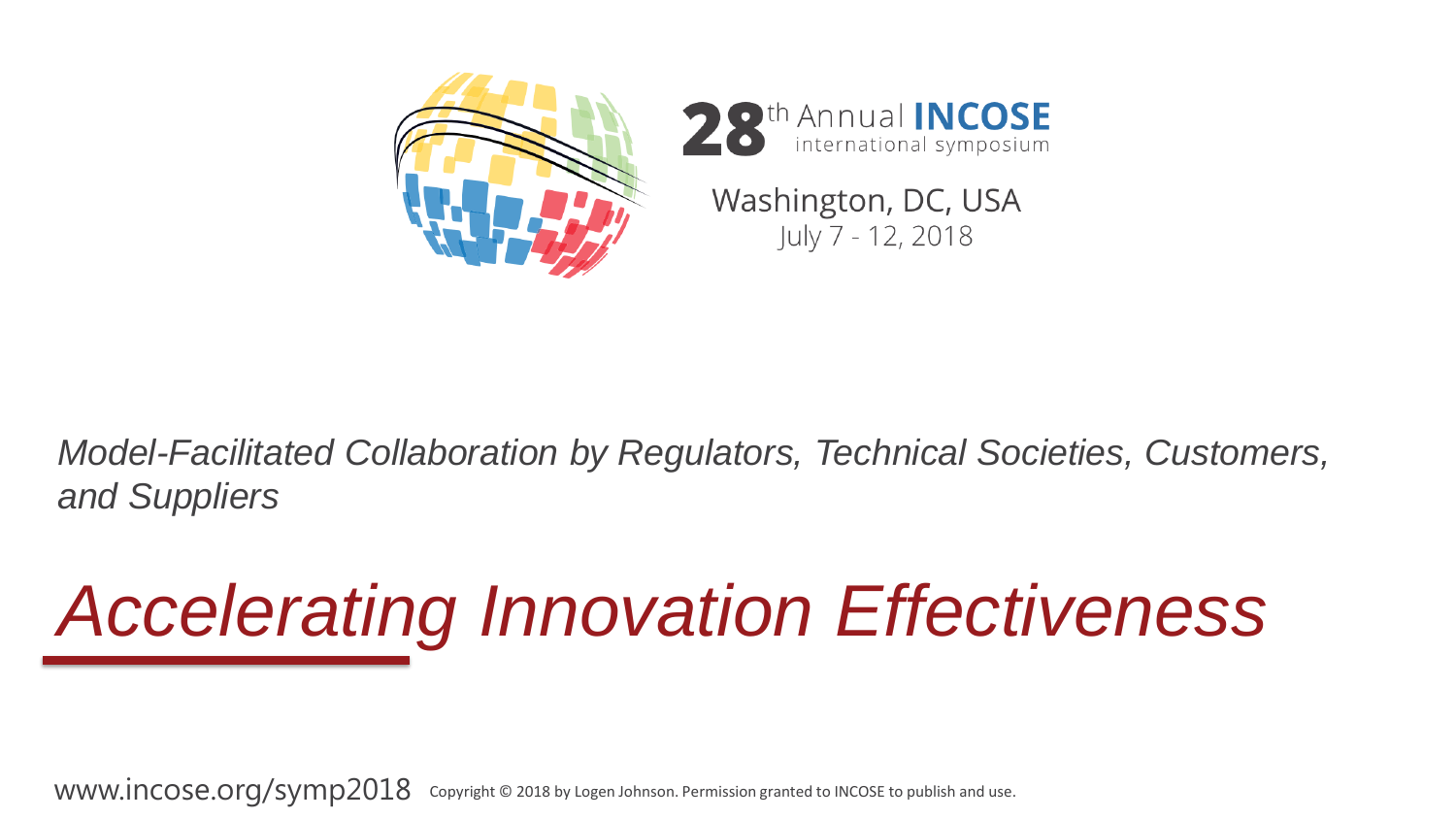### COLLABORATION WITH REGULATORS

• SAE INTERNATIONAL SUPPORTS THE FAA THROUGH A **STANDARDS** TASKING REQUEST PROCESS

**U.S. Department** of Transportation Federal Aviation Administration

Mr. Logen Johnson Director, Washington Operations, Aerospace **SAE** International 1200 G. Street NW, Suite 800 Washington, DC 20005

Dear Mr. Johnson:

The FAA requests SAE form a committee to develop industry standards to update AC 20-135, Powerplant Installation and Propulsion System Component Fire Protection Test Methods, Standards and Criteria. The committee should work with the aerospace industry and the FAA's William J. Hughes Technical Center, if possible. The FAA plans to work closely with SAE, industry, and other certification authorities to support development of this document.

800 Independence Avenue, S.W. Washington, DC 20591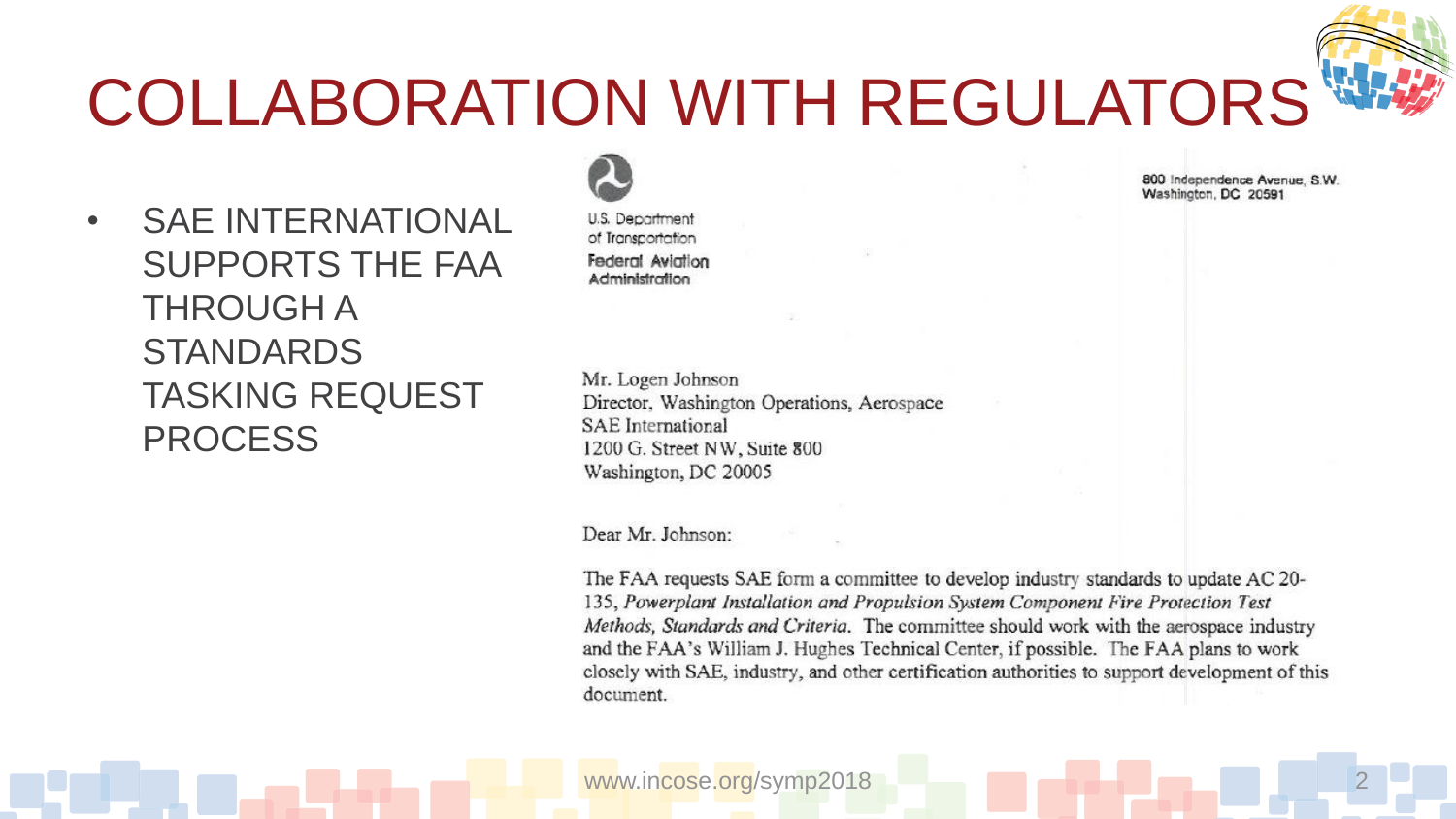

#### SAE Integrated Vehicle Health Management

- FAA and EASA supported activity
- The SAE HM-1 Integrated Vehicle Health Management committee addresses the integration of health management systems at both the platform and fleet levels and provide technical standardization to support, guide and advance the realization of Integrated Vehicle Health Management – through common definitions, parameters and taxonomy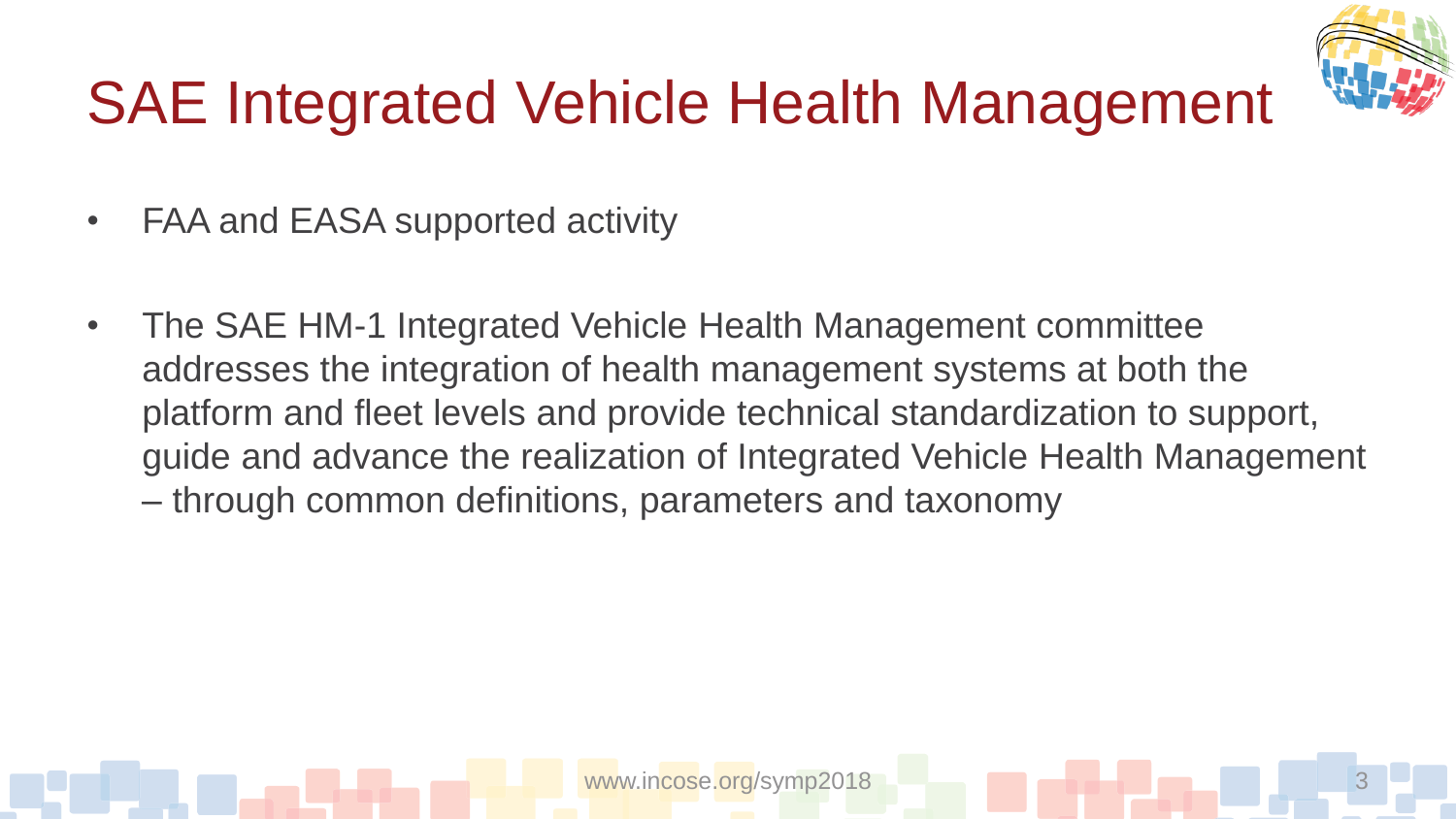### SAE IVHM



- *This Aer*ARP6904 Data Interoperability for IVHM
- ARP6887 Verification & Validation of Integrated Vehicle Health Management Systems and Software
- JA6268 Design & Run-Time Information Exchange for Health-Ready **Components** 
	- *The intent is to provide an IVHM system that can robustly report the degradation of a given component before it reaches the point where it goes outside its operational performance envelope by providing sufficient advance notice to deal with the issue.*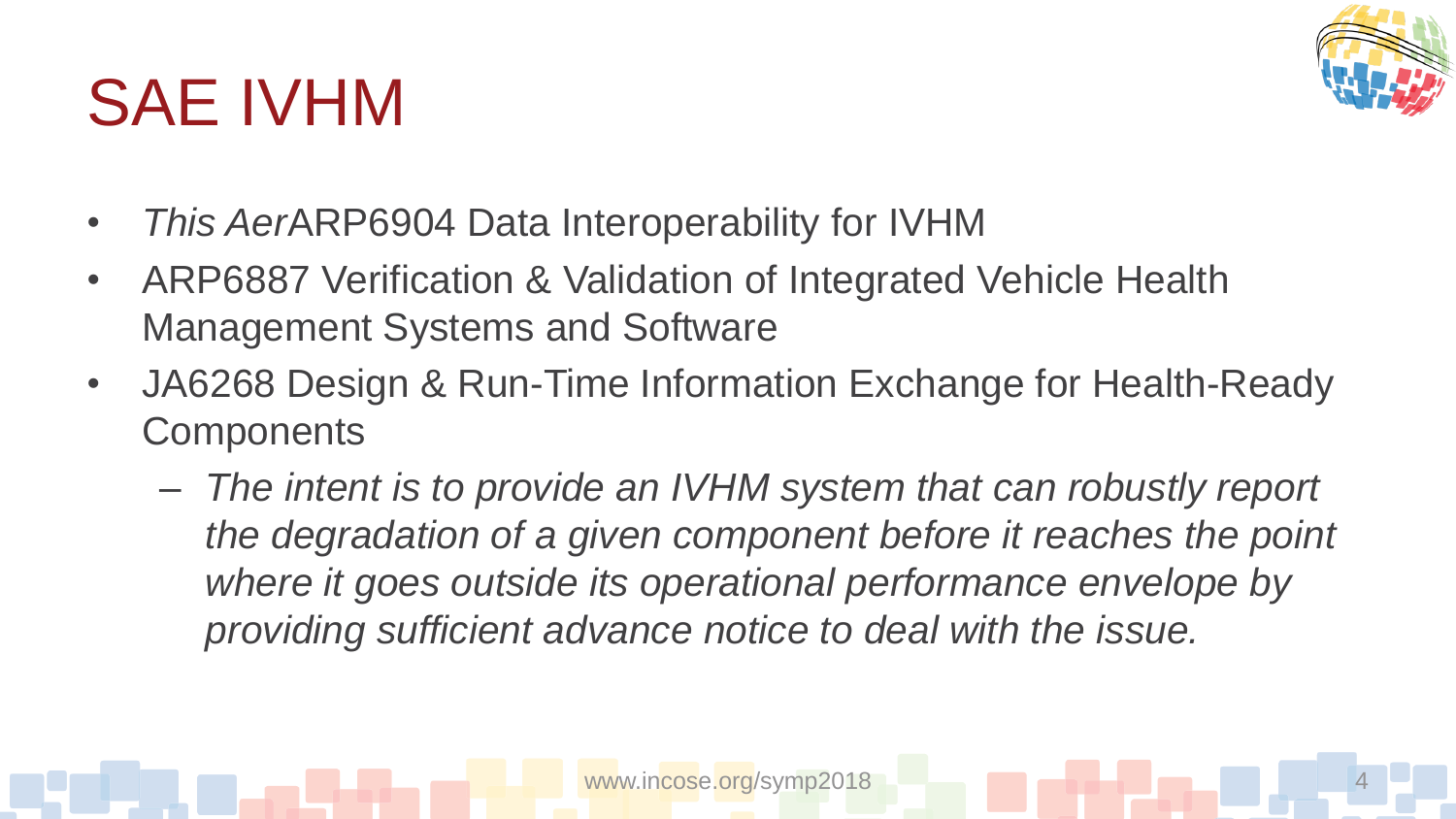

# SAE Digital & Data Steering Group

- FAA and EASA supported activity
- The DDSG will strategically identify emerging technologies, and coordinate standardization activities such as data interoperability, ownership, sharing, and security necessary to support D&D technologies at the system, subsystem, and component levels, as well as within the supporting organizational infrastructure.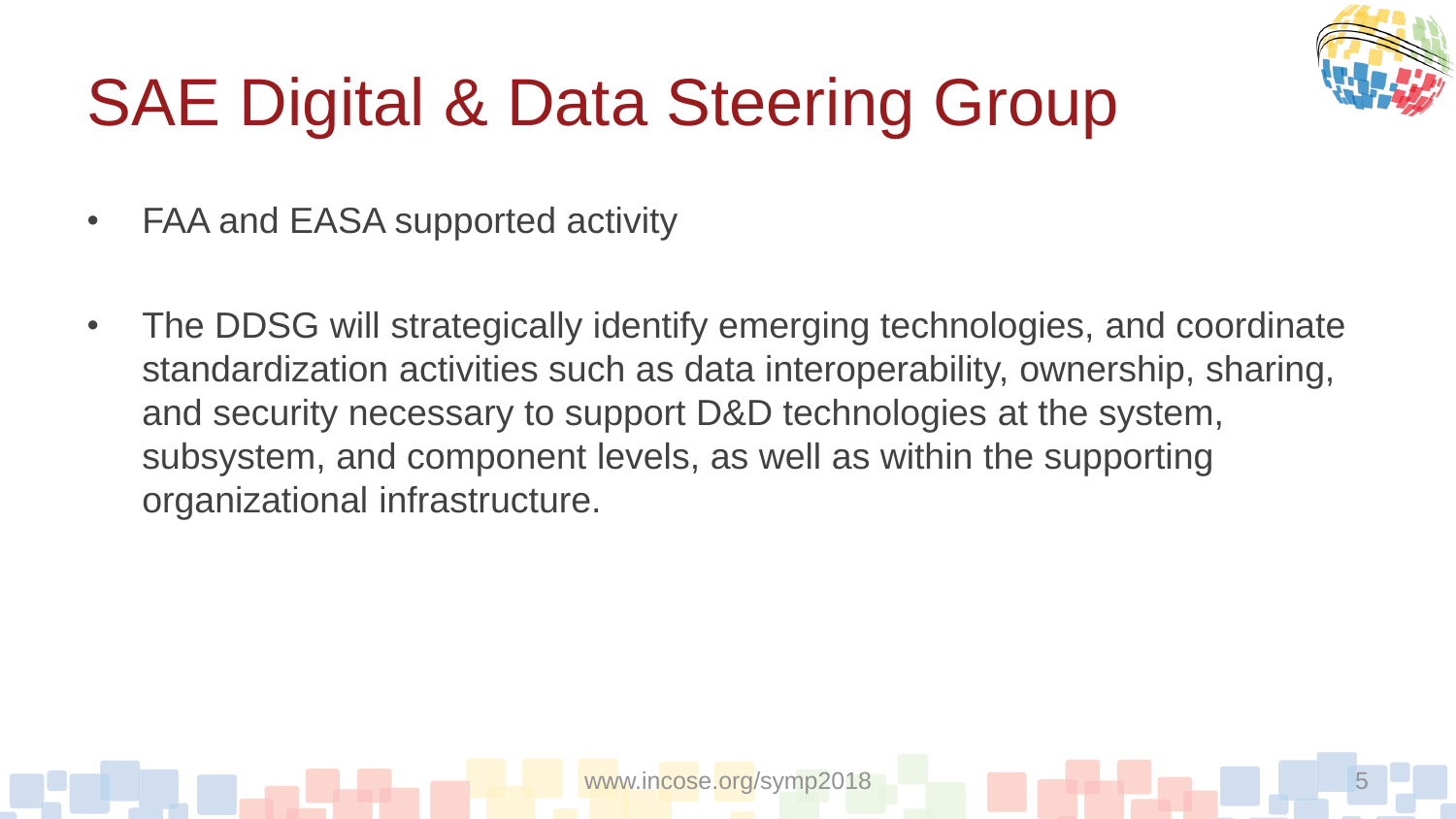

## SAE Digital & Data Steering Group

- A prime area for regulatory involvement is managing the certification phase of Connected Aviation. Essentially, regulators will need to work with airframe manufactures and suppliers to ensure that aircraft, when delivered to operators, meet the standards defined by the regulator.
- For connected aviation to succeed, suppliers and operators alike must partner with regulators to help drive standards. The partnership enables a broad range of opportunities, including digital twin, the Internet of Things and big data analytics to drive productivity, quality and cost improvements throughout the product lifecycle.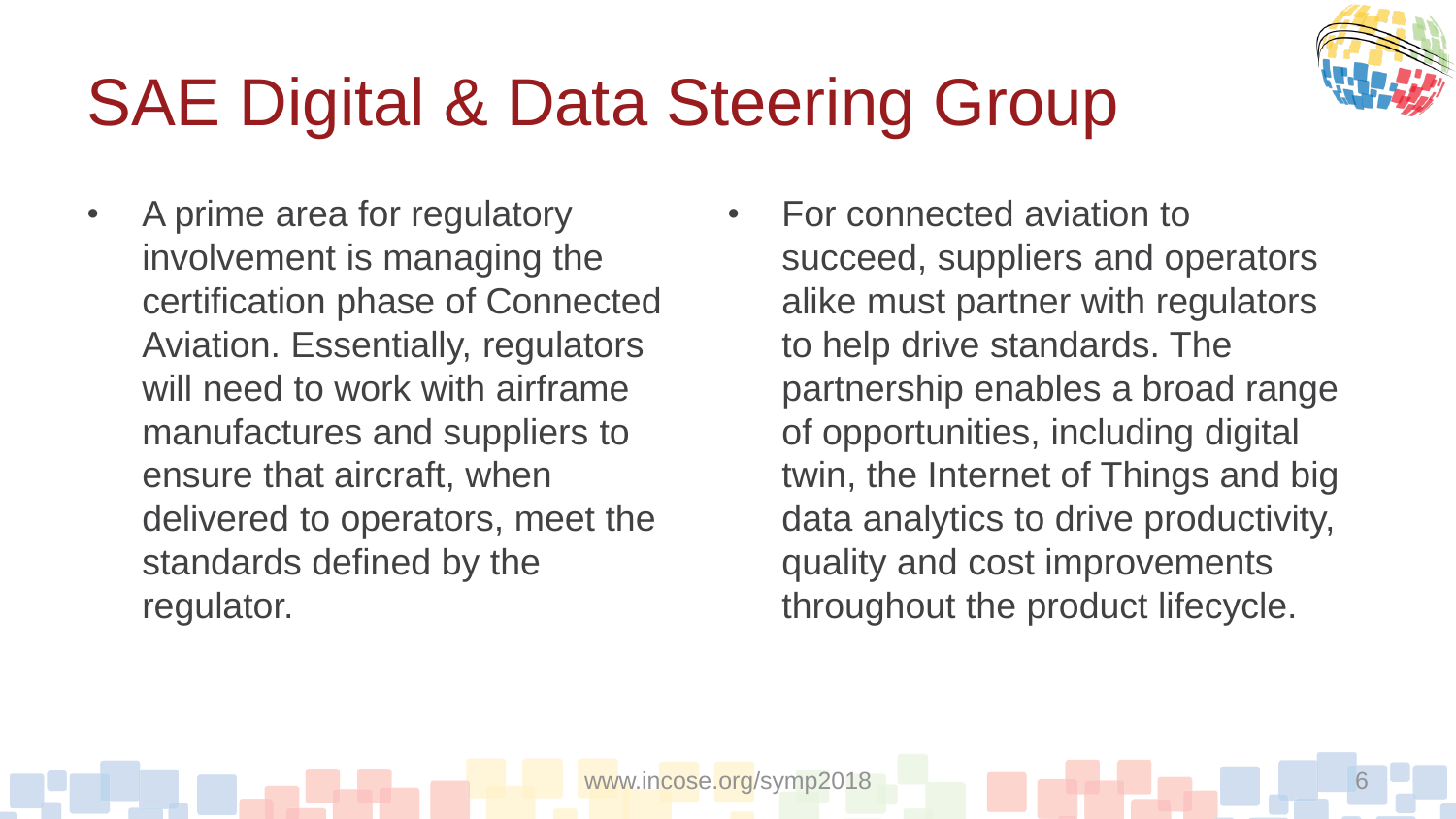### SAE DDSG

2017



#### Digital thread/ Digital twin

• Validation and Provence of data

Connected Devices (IoT)

• Real-time operational prognostics

• Intelligent data and capacity management

• Interoperability (new and legacy systems)

• Improved product/situational awareness

• Mining data - Informing the product life cycle

- Integration and validation of products and processes through data
- Fundamental to all aspects of aerospace

Virtual Certification

Big Data Analytics

- Consistency of data architecture
- Fidelity of data to achieve virtual certification
- Reference: Industrial Digitalisation UK benefits analysis, Accenture Strategy **Probabilistic quantification methods**

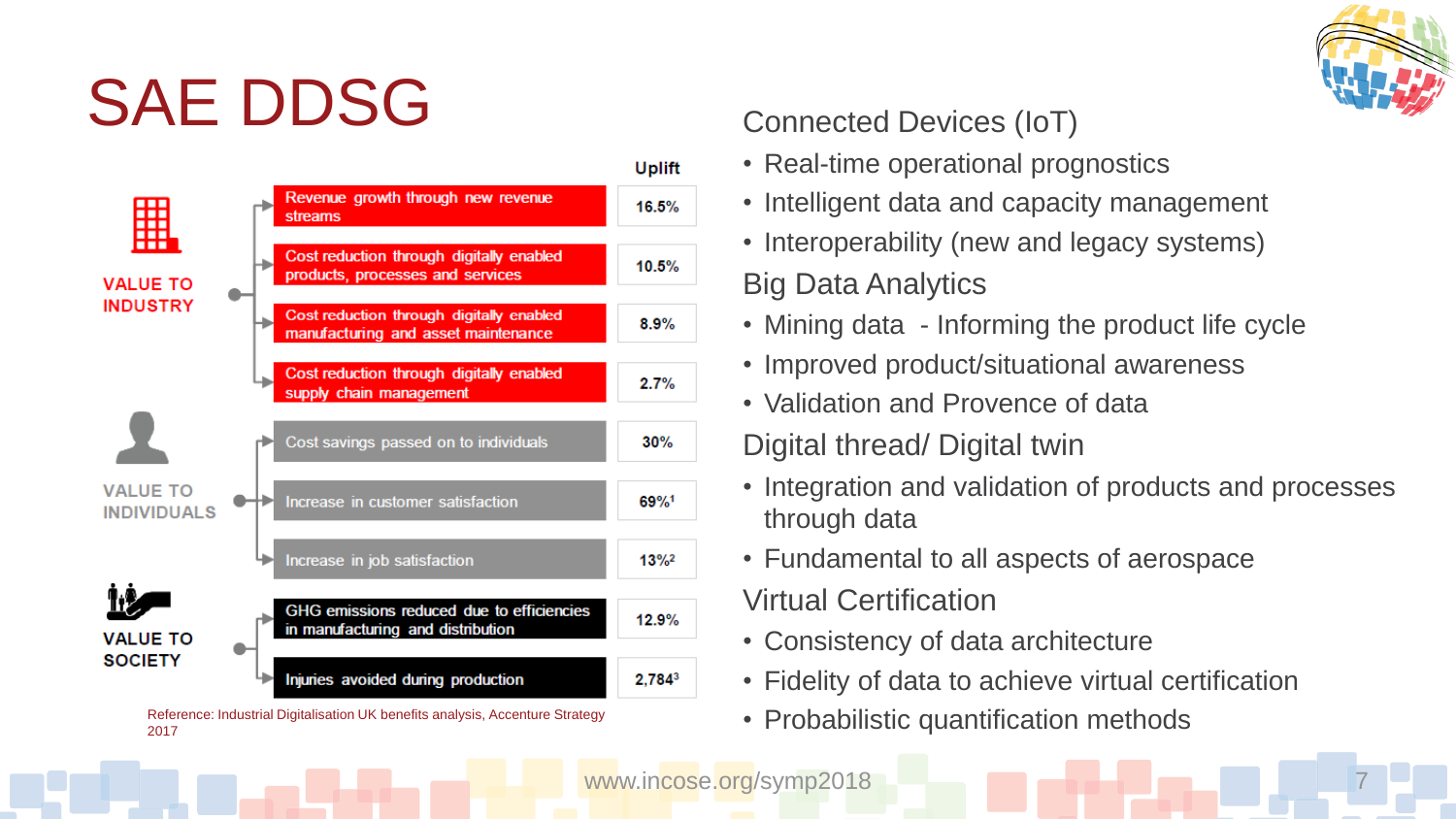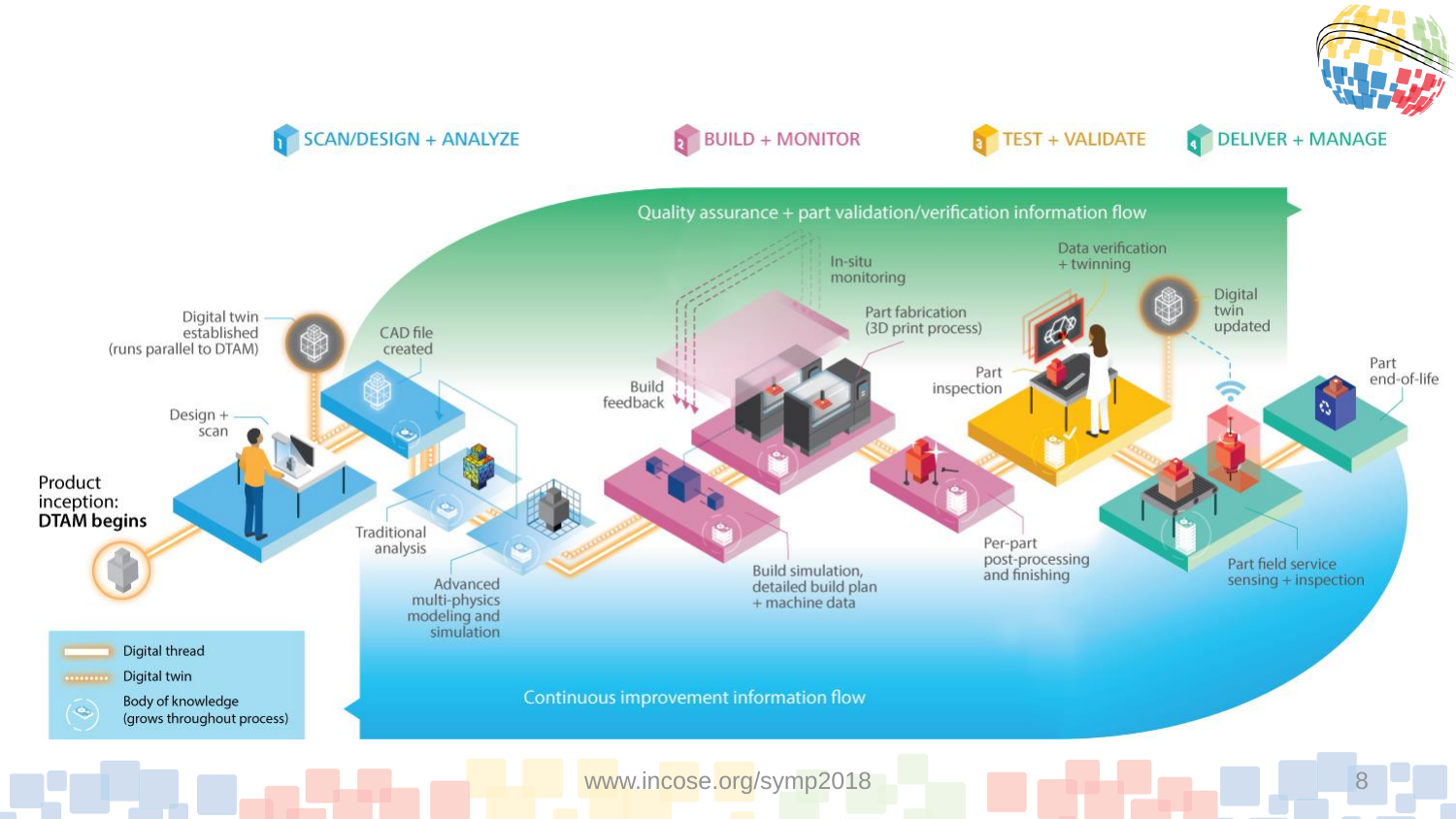# **CONCLUSION**



While the cooperation is not inherent in the highly competitive aviation industry, the adoption of standards in essential. Connected aviation will likely drive many opportunities for industry to adopt common development practices and policies including:

- Data Formatting
- Application programs interfaces (APIs)
- **Cybersecurity** standards
- **Communication** protocols
- Requirements for

availability, latency and redundancy

- Data policies
- **Network Segregation**
- Predictive **Maintenance**
- Virtual Certification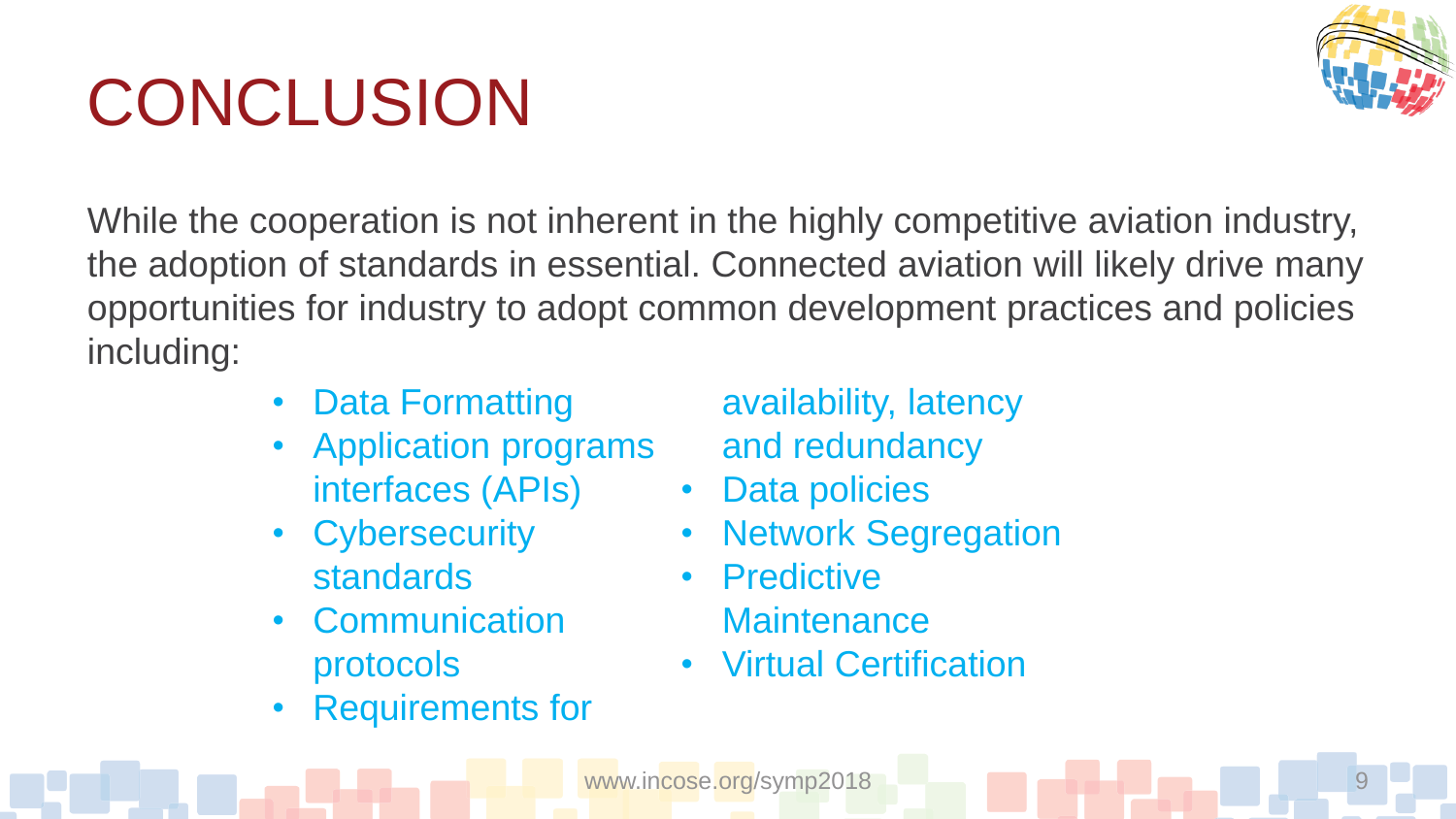



Washington, DC, USA July 7 - 12, 2018

www.incose.org/symp2018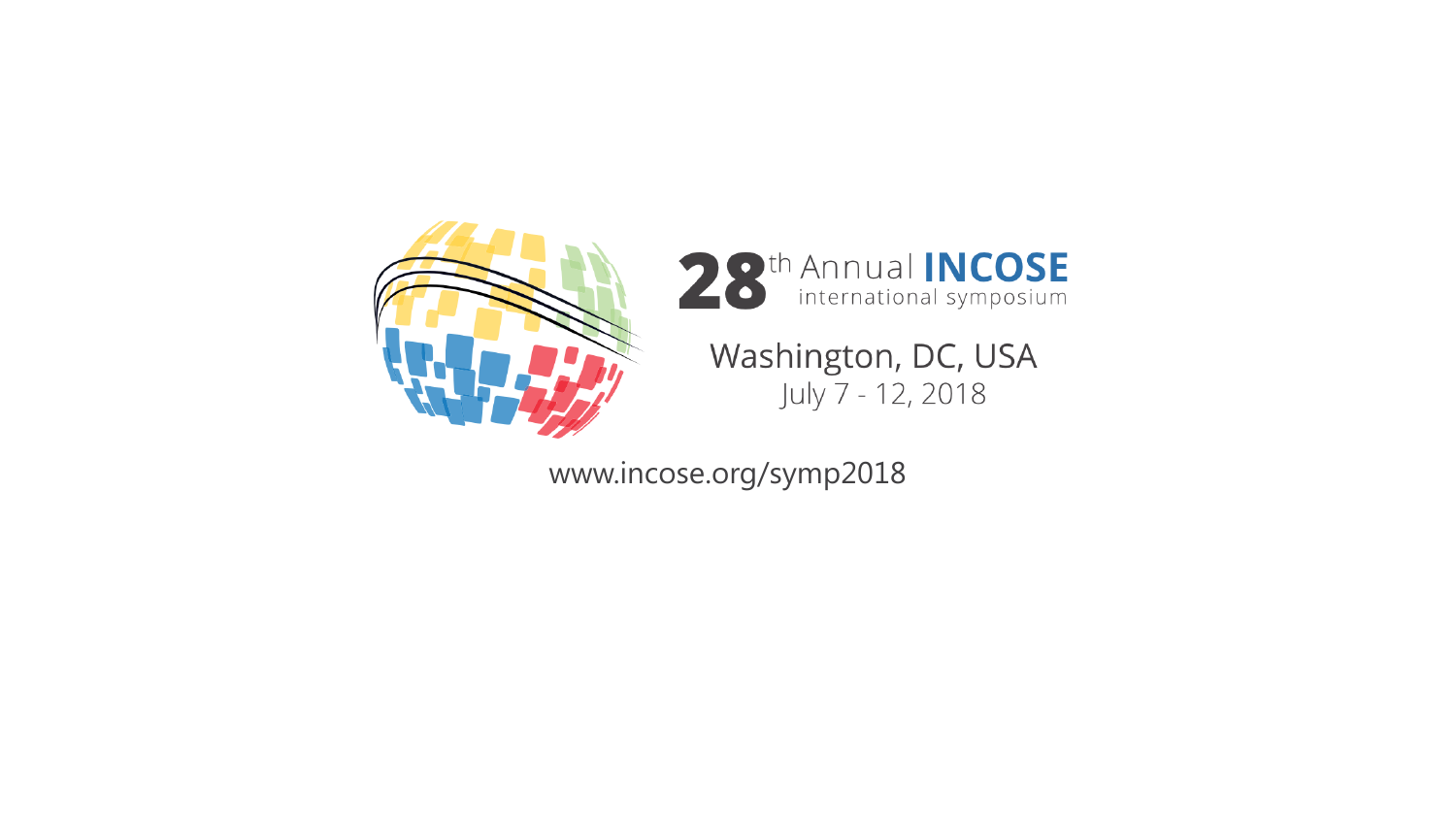

### Appendix